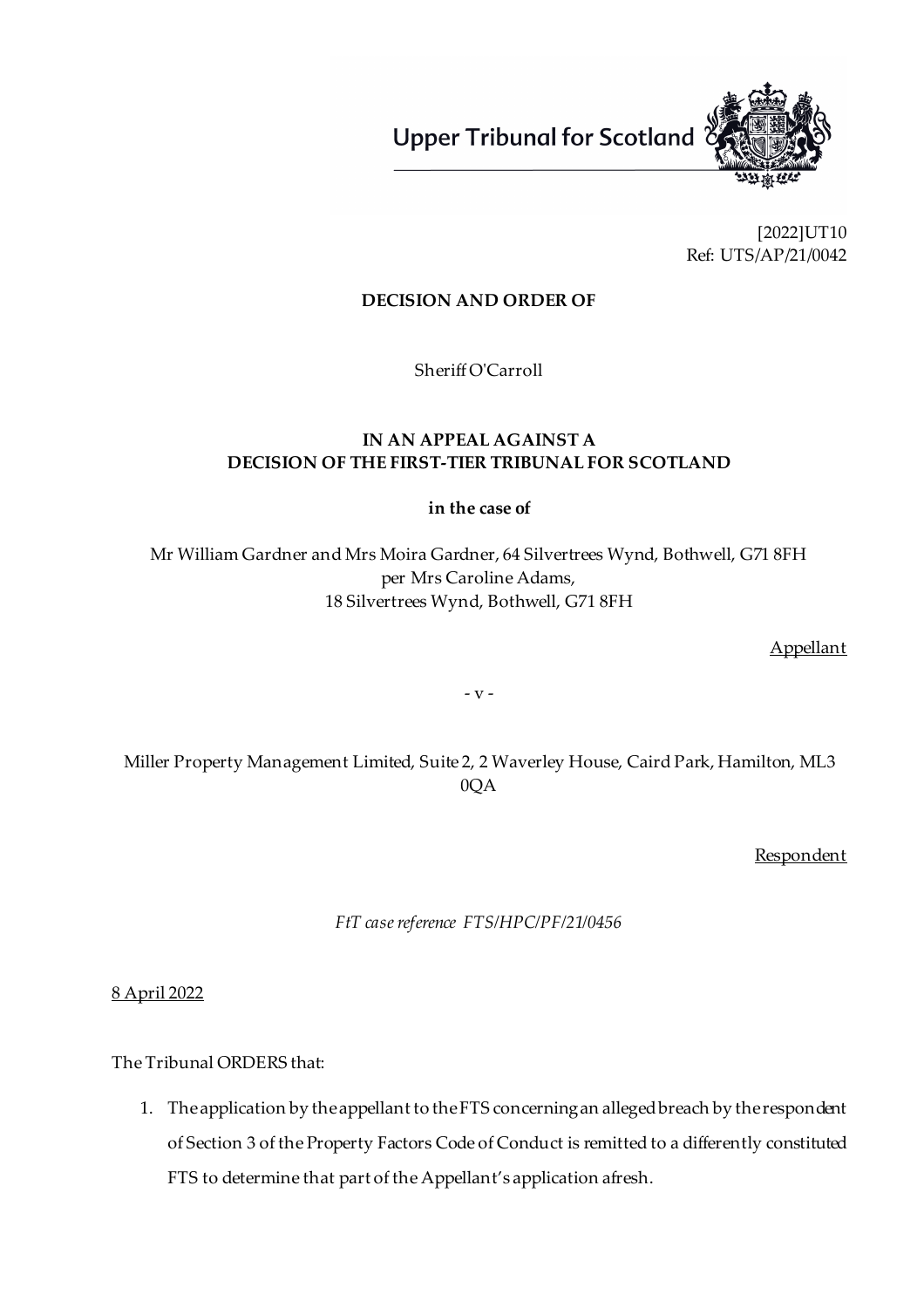2. No expenses are due to or by in respect of these appeal proceedings.

### DECISION

The appeal by the appellant against the decision of the First-tier Tribunal dated 26 October 2021 to refuse the appellant's application in respect of an alleged breach by the respondent of Section 3 of the Property Factors' Code of Conduct ("the Code") succeeds and the matter is remitted to a differently constituted FTS to determine that part of the appellant's application to the FTS anew.

#### REASONS

## *Introduction*

- [1] This appeal hearing proceeds on the basis of the leave to appeal granted by this Upper Tribunal to the appellants, by way of decision dated 27 January 2022, against the decision of the FTS dated 26 October 2021 ("the FTS decision"). Reference should be made to that decision and the reasons thereto for the extent of the leave to appeal. This Tribunal held a hearing on 31 March 2022 by way of WebEx on that ground of appeal. The appellants were once again represented by Ms Adams and the respondent was once again represented by Mr Miller.
- [2] The appeal is narrowly focused on the decision of the FTS that the respondents did not breach section 3 of the Code by charging the homeowners in the scheme total of £513 (amounting to £8.55 per home owner) in respect of gardening work carried out in 2020 on the common parts of the scheme. In short, the contention of the appellant which was clearly put in her application to the FTS and also in her application for leave to appeal made to the FTS, is that while the majority of the charges made to the homeowners for gardening work was properly chargeable, some of the work carried out by the gardening contractor was not properly chargeable to the homeowners because that work was properly classed as improvements rather than repair or maintenance or was otherwisework which was caught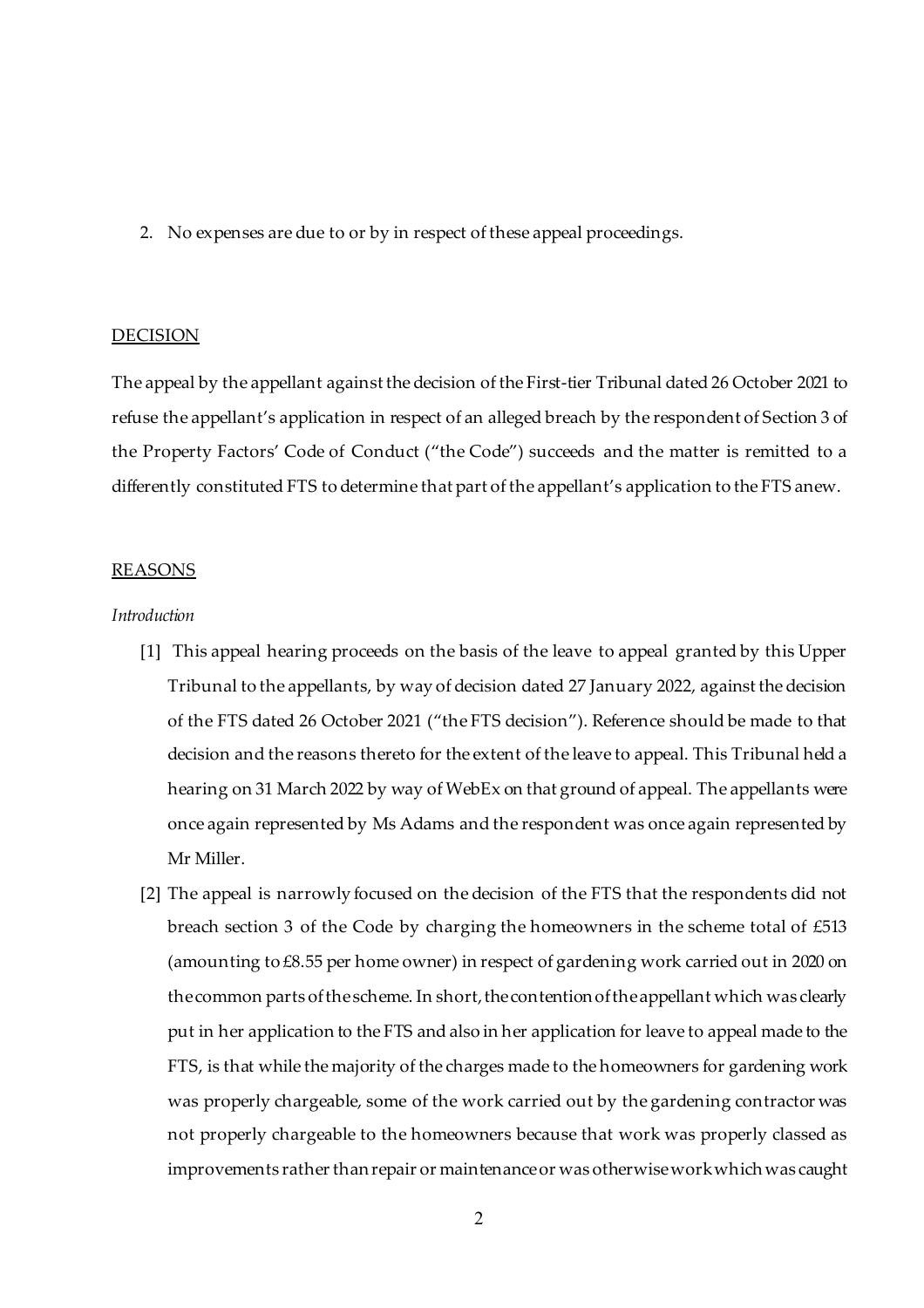by the terms of the deed of conditions; which the Appellants assert is the document which governs the rights of the parties so far as the work which may be properly chargeable to the homeowners.

- [3] The relevant finding in fact of the FTS is contained in finding of fact 13 (a single finding in fact which comprises seven sentences and two separate grounds of complaint). The relevant part of that finding is as follows: "The contracted gardener incurred some additional costs in 2020 beyond the agreed contract price in place. These works were enhancements at a total cost of £8.55 per home owner. A full explanation has been provided to the applicants about these charges." That finding in fact is the only finding in fact relevant to this issue. There are no findings in fact as to the total cost of the contract, how and when the contract was entered into, between whom the contract was concluded, the content of that contract and what works were and were not included in the contract. Neither are there any findings in fact as to what the "additional costs" were. Neither is there any explanation given as to the meaning of the word "enhancements" and whether the costs were authorised by the deed of conditions or some other contract. Given that the entire thrust of the appellant's contention before the FTS was that there was a contract between the factor and a gardening firm and that the costs of the work were £5,400 and that the dispute concerned additional costs over and above the contracted costs for specified works, one would have expected there to have been clear findings in fact with regard to at least some of these matters. While as will be explained shortly, at page 5 of the decision, the FTS appear to have reached various narrative conclusions regarding many but by no means all of these matters, the failure of the FTS to state these conclusions as findings in fact rather than include them in the narrative of the decision explanation is less than ideal and does not answer all questions. The difficulties with this decision do not unfortunately stop there.
- [4] The reasoning of the tribunal is found at page 5 under the discussion relevant to paragraph 3 of the code. The relevant parts of the reasoning incorporate what appear to be narrative conclusions. It reads as follows, after accurately quoting the introductory words of section 3 of the code,: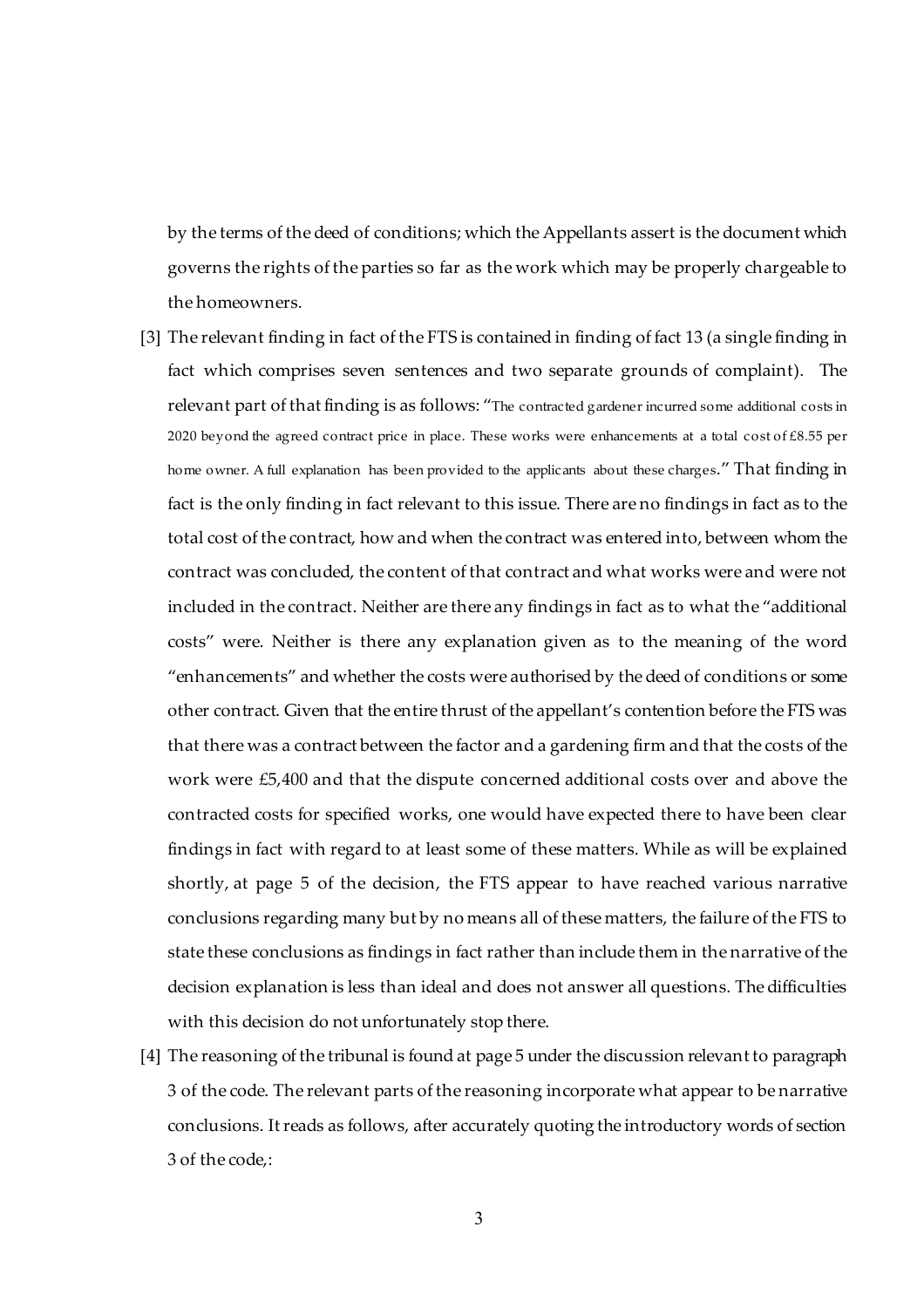"All invoicing issued by the respondent is detailed providing a thorough explanation of the charges made and how they were calculated. The applicant's particular complaints relate to the charges for gardening. The annual contract is £5400. This is a very competitive price in which the scope of works agreed for somewhat short of the anticipated scope of work set out in the title deeds. However the terms of the contract and identity of the contractor were approved by the Owners Association which had the status of a quorum of all owners. Additional charges were made by the gardening contractor in 2020 relative to enhancements. Full disclosure has been made by the respondent as to what these additional charges relate to. The additional charges totalled  $£513$  which equates to a total cost to a homeowner of £8.55. The additional charges relate to marginal enhancement works including the provision of additional hedges between the two blocks on the development. The respondent's actions appear to the tribunal to be entirely reasonable. The complaint is not about the authority to act here but whether homeowners received value for money. The tribunal concluded that the additional costs could not be considered to be excessive."

- [5] A number of problems emerge from this reasoning. The first is the reference to the "Owners Association". Its significance is unexplained. The meaning of the unfamiliar term "status of a quorum of all owners" is unclear and not otherwise explained in the decision. If the FTS was intending to find as a fact that all homeowners were bound by a decision of the Owners Association to approve the terms of the contract and identity of the contractor, it ought to have said so and to have made relevant findings in fact such as the legal status of the Owner's Association, the legal capacity of that Owners Association to bind the homeowners (who may or may not have been members of the Association) to pay charges pertaining to contracts agreed by that Owners Association, the manner in which the contract and identity of the contractor was approved by the Owners Association, and when, and the consequences of any such agreements.. That is because one of the contentions which was a live issue before the FTS was that the Owners Association had no legal authority to bind non-members and that the present appellants were non-members of the Association.
- [6] Further, I note that finding in fact 6 finds that the Owners Association was "not one regulated by the relevant title deeds" and that "around one half of the owners in the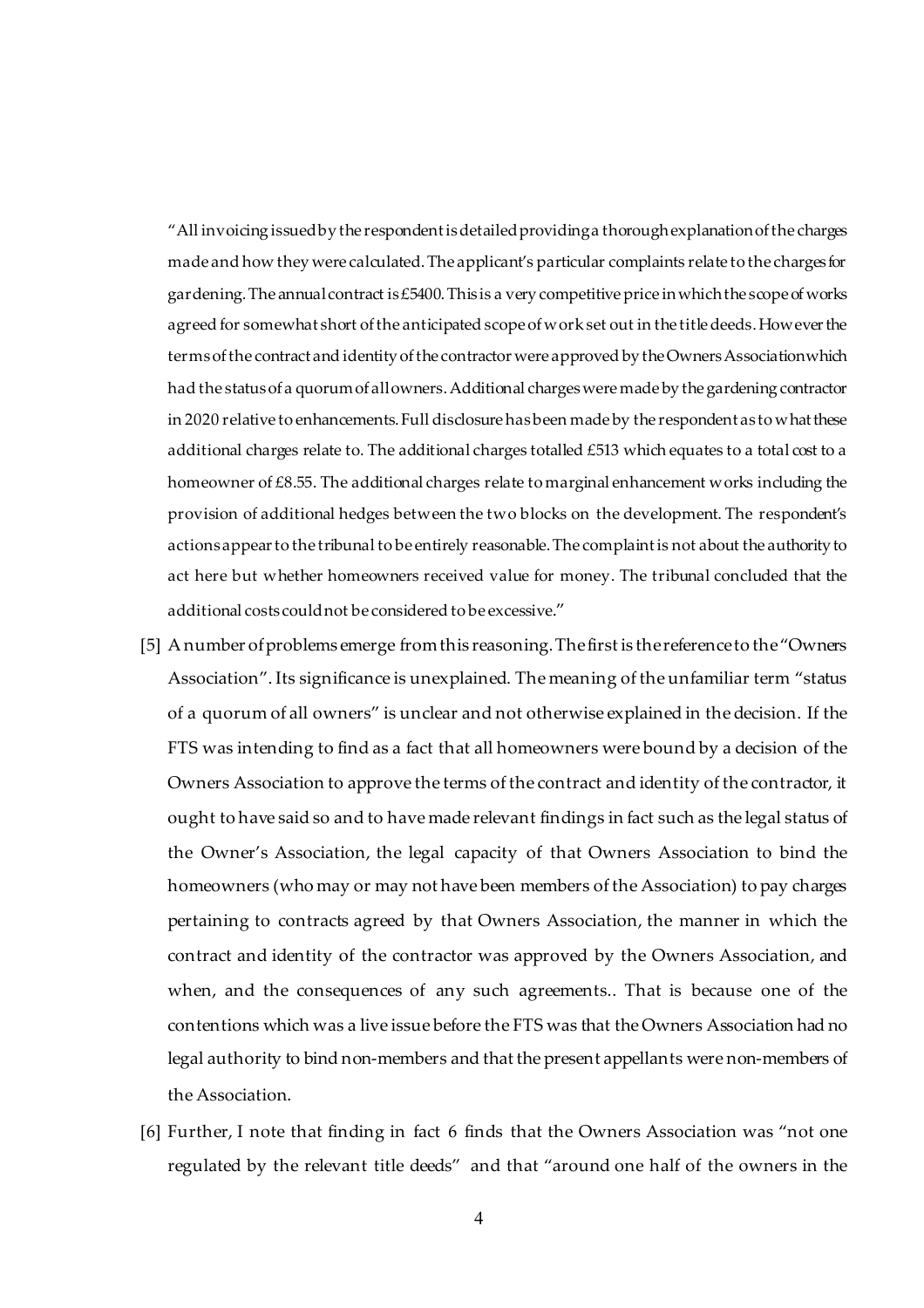development are members of that voluntary organisation." Given that finding in fact, the reference to the Owners Association in the context of liability to pay a charge for additional gardening services is difficult to understand. In short, the FTS does not explain why an agreement with an Association which is unconnected to the deed of conditions is apt to make non-members of that Association liable to make payment of charges, (which the tribunal has characterised as "enhancements" at finding in fact 13). That is necessary since the complaint made by the appellant is that the charge was "improper"; that is to say a charge which is not properly founded in some legal obligation or otherwise properly exigible from the homeowners.

- [7] The second difficulty that arises from the reasoning of the FTS above is its assertion that the complaint is "not about the authority to act but whether the homeowners received value for money." That approach is echoed in the FTS's "concluding comments" at page 6 where it states that "the applicant's underlying concern has been about whether best value for money is being received. They can take comfort in knowing that the tribunal finds that they are". It is quite unclear how it is that the FTS came to direct itself that the question before it so far as these disputed charges are concerned was not to decide whether the factor was legally entitled to recover certain gardening charges from the homeowners but rather was to decide whether the charges made were value for money or simply excessive or were unreasonable. In doing so, the tribunal appears to have failed to understand the question that it had to decide and has instead answered a different and irrelevant question.
- [8] Unfortunately, the FTS reasoning on the application for leave to appeal dated 5 November 2021 provides little by way of explanation as to how and why the FTScame to its conclusion on this part of the application made to it or to dispel the difficulties I mention above. At page 4 of that decision it appears that the FTS, by that stage in the proceedings, has understood that the contention of the appellants was in fact concerned with the legal liability of the homeowners to make payment of the disputed charges. But in dealing with that realisation, although referring to the title deeds (which incorporate the respondent's duty to repair, maintenance and renewal, presumably as opposed to improvement or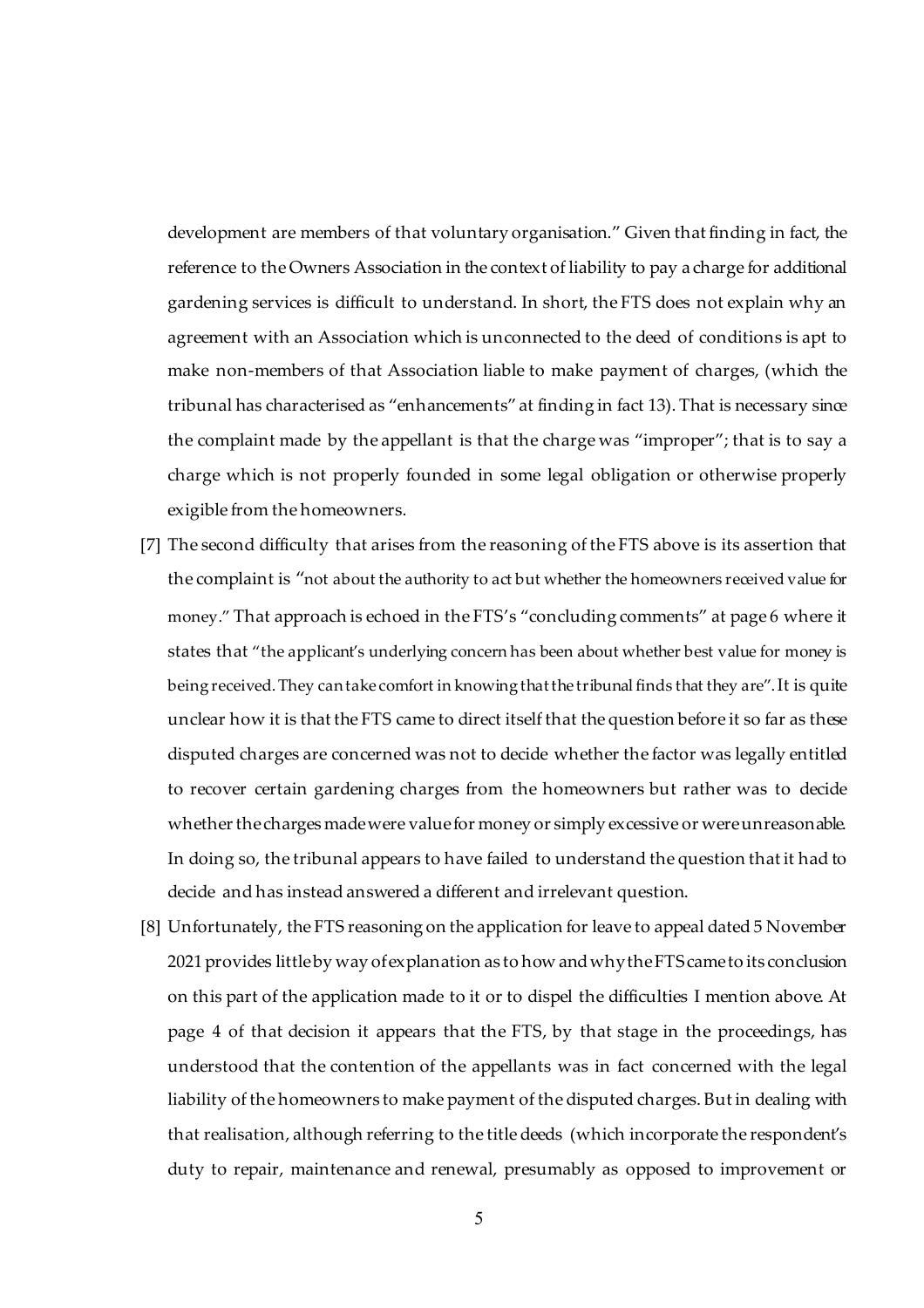enhancements) the FTS goes on to conclude that "there is nothing in the 'contract' between the parties which is prohibitive of the respondent's actions." This is a *non sequitur*. It takes one no further in determining the central issue which is whether the respondent was entitled, properly, to make a charge to each of the homeowners in respect of the disputed work amounting to a total of £513. If anything, the implication of the 'awareness' of the FTS that the title deeds (as is normal and commonplace) deal with repair, maintenance and renewal, is that no obligation is created by the title deeds in respect of payment concerning other matters such as improvements or what the FTS has characterised as "enhancements". But again, unfortunately, the FTS reasoning is somewhat opaque.

- [9] Finally, in that same paragraph on page 4, the tribunal states the following: "Moreover the total cost of £8.55 per homeowner for the minor garden enhancement works, for the benefit of the common area of the development are de minimis." There are several significant difficulties with that reasoning. The first is that the FTS, in adopting that common law brocard [fully, *de minimis non curat lex*" or 'the law does not concern itself with trifles'], might appear to be suggesting that it is not the function of the FTS to deal with claims of low value or perhaps that where the claim is of low value the FTS need not concern itself overly with the lawfulness of such charges. If that is what was meant by the application of that principle to determination of this case, it is in my view mistaken. The FTS has a statutory function which is to determine complaints brought to it. The statute does not entitle theFTS to refuse to deal with a claim made before it in a proper and rigorous fashion on the grounds that it considers the value is low. Moreover, the sum involved is only the homeowner's share of a rather larger sum, £513, which could not reasonably be described as a trifling sum, at least in the context of the sort of cases dealt with by the FTS.
- [10] Further, it should be borne in mind that to focus only on what might be seen as a small amount of money may be misleading when one considers the importance of the issues at stake. In general terms, it is not uncommon to encounter disputes between parties over what might be seen at first glance as trivial or small sums of money which in fact cloak rather larger issues of principle and importance. This case is one such. As the appellant's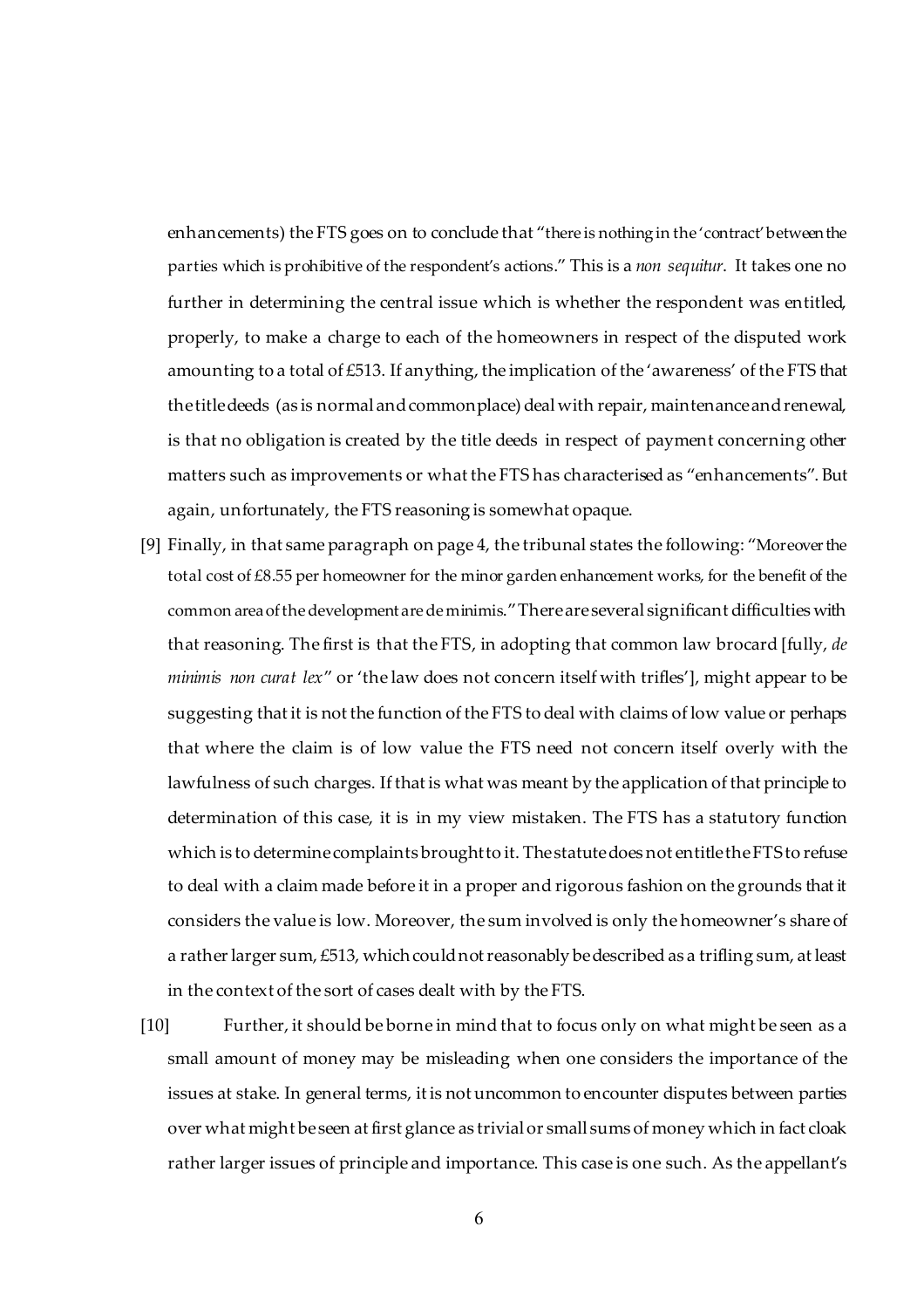representative has been at pains to emphasise in the proceedings before this tribunal, the importance of the matter is to obtain a determination from the FTS that the respondents in this case are not entitled to make charges against the account of any of the homeowners unless those charges are agreed by every homeowner or are charges which are otherwise lawfully exigible in terms of the deed of conditions. This principle the Appellants assert is they say an important one which in the context of the current relationship between the homeowners and the present respondents needs clearly to be established and understood so as to avoid any future difficulties in charging of this kind.

- [11] Thus, an important reason for this application to the FTS is to obtaining a decision which, the appellants hope, will be of general application and will assist the parties in the future to avoid future disputes.
- [12] In addition, in cases of this kind, the determination of an issue brought by one home owner may well have more general application to other homeowners who have a similar relationship to the respondent where the matter to be determined by the FTS is common to all the homeowners. Again, in such cases, although the sum in dispute may apparently be a small, if the issue is one which is common to a wider number of homeowners, the significance of the dispute is much greater. It will be seen that this is also such a claim since the determination of this appeal may have a wider application to the remaining homeowners.
- [13] In this regard, although not presently relevant to determination of this appeal, it may be worth bearing in mind the terms of section 19(4) of the Property Factors (Scotland) Act 2011: "… no matter adjudicated on by the First-tier Tribunal may be adjudicated on by another court *or tribunal*" [emphasis added].
- [14] It follows from the foregoing, that this Tribunal is in little doubt but that the FTS has erred in law in its determination of the question as to whether or not the respondents were in breach of section 3 of the Code by making a charge of £8.55 to the appellants. It erred in law, in summary, (a) by failing to make relevant findings in fact pertaining to the issues in dispute; *seperatim* (b) by misdirecting itself as to the correct factual and legal issues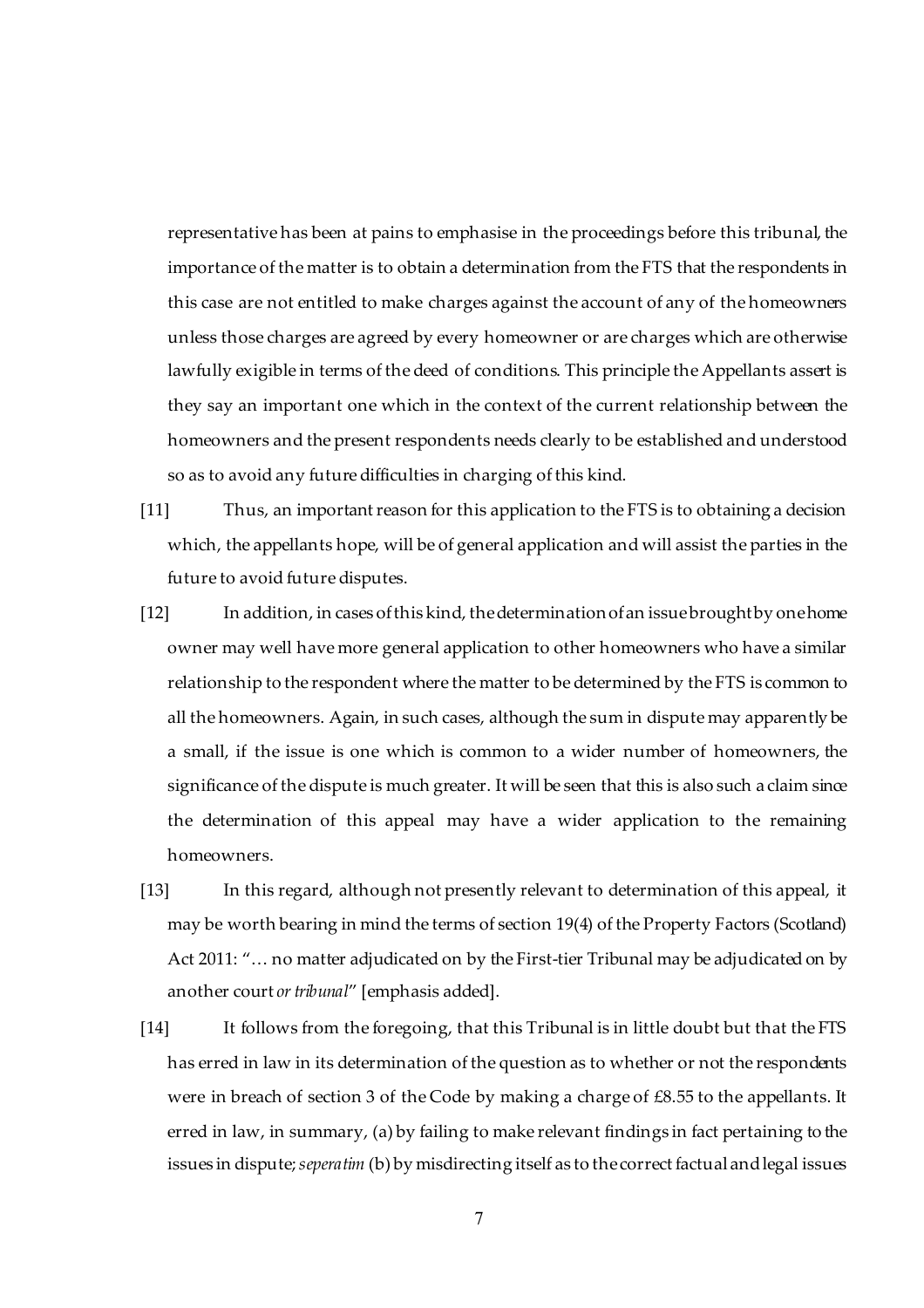that it required to determine on the application before it; (c) by taking account of irrelevant matters and failing to take account of relevant matters.

- [15] It follows that this matter requires to be returned to the FTS for redetermination. It is appropriate that the matter be dealt with by a freshly constituted tribunal. It should be apparent from the foregoing the manner in which the previous FTS has erred and the way in which the new FTS should approach the matter before it.
- [16] It is important to add one further observation. In the appeal hearing before me, it became apparent from submissions made on behalf of the respondent that contrary to the findings of the FTS, the respondent's position was that there was no contract at all for the sum of £5400 (that being merely an estimate and not a quotation) and that the additional works done were not enhancements or improvements, again contrary to the findings of the FTS. There was however no cross-appeal to this effect. The appellant's position is that there was such a contract for that sum and that documentary material was put before the tribunal to that effect (although not specifically referred to in its findings in fact) and that the sum of £513 was the total additional sum charged to the homeowners over and above the contract price; which additional sum could be accounted for by the hedging improvements referred to in the FTS decision. In my view, standing the difficulties I have identified in the FTS decision and its approach to the matters placed before it, justice would not be done to either of the parties if the newly constituted FTS were to be required to rely on findings in fact 6 and 13 and the conclusions in the paragraph indicated at page 5 of the FTS decision. What is required is a fresh approach to the whole appeal ground (alleged breach of section 3 of the Code), *de novo*, with fresh findings in fact on all pertinent questions and fresh and clear reasoning on those questions.

**SHERIFF O'CARROLL Member of the Upper Tribunal 8 April 2022**